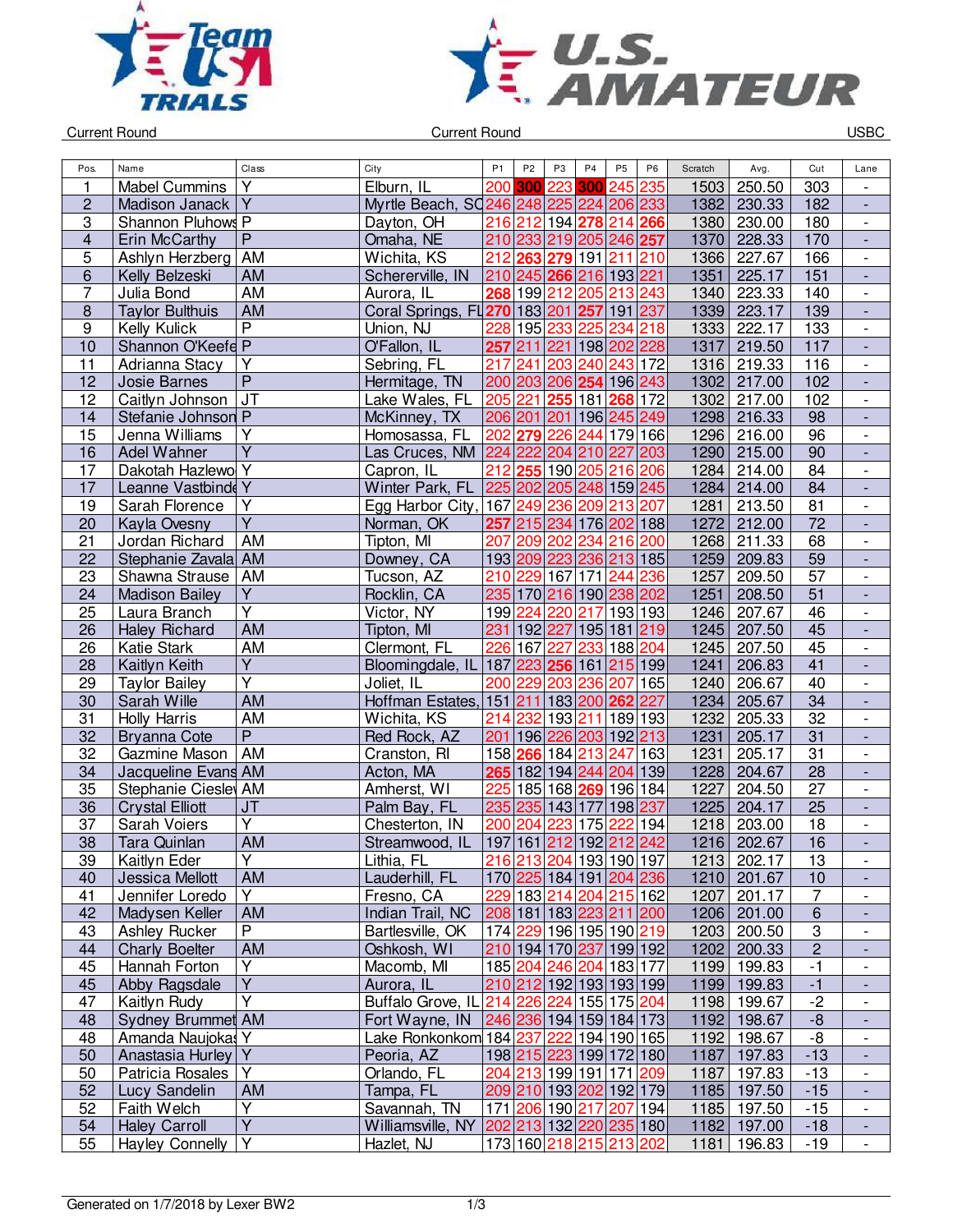



Current Round USBC

| Pos.            | Name                            | Class                   | City                                                       | P <sub>1</sub> | P <sub>2</sub> | P <sub>3</sub> | P <sub>4</sub>          | P <sub>5</sub> | P <sub>6</sub> | Scratch | Avg.                  | Cut            | Lane                          |
|-----------------|---------------------------------|-------------------------|------------------------------------------------------------|----------------|----------------|----------------|-------------------------|----------------|----------------|---------|-----------------------|----------------|-------------------------------|
| 55              | Amanda Morgan                   | Y                       | Killeen, TX                                                |                | 196 258        | 181            | 158                     | 172 216        |                | 1181    | 196.83                | $-19$          |                               |
| 57              | Breanna Clemme JT               |                         | Clover, SC                                                 | 179 181        |                | 277            | 182                     | 185 176        |                | 1180    | 196.67                | $-20$          | $\overline{\phantom{a}}$      |
| 58              | Sierra Kanemoto   AM            |                         | Dayton, OH                                                 |                |                |                | 181 201 240 186 196 175 |                |                | 1179    | 196.50                | $-21$          | $\overline{\phantom{a}}$      |
| 59              | Correen Lieber                  | AM                      | Issaquah, WA                                               | 223            |                |                | 180 175 214 180 206     |                |                | 1178    | 196.33                | $-22$          | $\overline{\phantom{a}}$      |
| 59              | Kaidee Sutphin                  | $\overline{P}$          | Maitland, FL                                               |                | 200 173 207    |                | 222 201 175             |                |                | 1178    | 196.33                | $-22$          | $\overline{\phantom{a}}$      |
| 61              | Stephanie Schwa AM              |                         | Racine, WI                                                 |                |                |                | 149 181 193 227         | 237            | 189            | 1176    | 196.00                | $-24$          | $\overline{\phantom{a}}$      |
| 62              | Leah Glazer                     | $\overline{Y}$          | Henderson, NV                                              | 177            |                |                | 207 192 183 225 191     |                |                | 1175    | 195.83                | $-25$          | $\Box$                        |
| 62              | Mackenzie Saulni AM             |                         | Olathe, KS                                                 | 236            |                |                | 210 196 151 186 196     |                |                | 1175    | 195.83                | $-25$          | $\overline{\phantom{a}}$      |
| 64              | <b>Brigitte Jacobs</b>          | $\overline{Y}$          | Freeport, IL                                               |                |                |                | 169 203 208 191 244 159 |                |                | 1174    | 195.67                | $-26$          | $\frac{1}{2}$                 |
| 64              | Liz Kuhlkin                     | $\overline{\mathsf{P}}$ | Schenectady, NY212 187 195 192 171 217                     |                |                |                |                         |                |                | 1174    | 195.67                | $-26$          | $\overline{\phantom{a}}$      |
| 66              | <b>Alexis Neuer</b>             | J <sub>T</sub>          | Lewisburg, PA                                              |                |                |                | 157 211 192 190 206 215 |                |                | 1171    | 195.17                | $-29$          | $\blacksquare$                |
| 67              | Bryanna Leyen                   | $\overline{\mathsf{Y}}$ | Perry Hall, MD                                             |                |                | 188 203 202    |                         | 159 201 215    |                | 1168    | 194.67                | $-32$          | $\overline{\phantom{a}}$      |
| 67              | Madeleine McDuf AM              |                         | Katy, TX                                                   |                | 189 177        | 225            | 209 169 199             |                |                | 1168    | 194.67                | $-32$          |                               |
| 69              | Ashley Dunn                     | Υ                       | Palmdale, CA                                               |                |                | 218 226 172    | 194                     | 201 156        |                | 1167    | 194.50                | $-33$          | $\overline{\phantom{a}}$      |
| 69              | Addie Herzberg                  | $\overline{Y}$          | Wichita, KS                                                |                |                |                | 157 197 245 174 158 236 |                |                | 1167    | 194.50                | $-33$          | $\overline{\phantom{a}}$      |
| 69              | Isabelle Lee                    | AM                      | New Orleans, LA 217                                        |                |                |                | 188 206 174 193 189     |                |                | 1167    | 194.50                | $-33$          | $\blacksquare$                |
| 69              | Danielle McEwan P               |                         | Stony Point, NY   193   141   189 238 231                  |                |                |                |                         |                | 175            | 1167    | 194.50                | $-33$          | $\Box$                        |
| 73              | Destiny Truly                   | $\overline{Y}$          | Brooklyn Park, M 189 214 194 175                           |                |                |                |                         | 221            | 172            | 1165    | 194.17                | $-35$          | $\blacksquare$                |
| 74              | Natalie Dutton                  | $\overline{Y}$          | Jenks, OK                                                  |                |                |                | 215 168 215 204 189 172 |                |                | 1163    | 193.83                | $-37$          | $\overline{\phantom{a}}$      |
| 74              | Ashly Galante                   | $\overline{P}$          | Palm Harbor, FL 181 226 226 180 189 161                    |                |                |                |                         |                |                | 1163    | 193.83                | $-37$          | $\overline{\phantom{a}}$      |
| $\overline{76}$ | Caitlin Cunningha Y             |                         | Hoover, AL                                                 |                |                |                | 190 172 214 220 181 180 |                |                | 1157    | 192.83                | $-43$          | $\overline{\phantom{a}}$      |
| 76              | Michelle Ng                     | AM                      | New Orleans, LA   194   195   164   167                    |                |                |                |                         | 210 227        |                | 1157    | 192.83                | $-43$          | $\overline{\phantom{a}}$      |
| 78              | McKenna Collier                 | ΙY                      | Brick, NJ                                                  | 201            |                |                | 172 213 165 160 244     |                |                | 1155    | 192.50                | $-45$          | $\overline{\phantom{a}}$      |
| 78              | Kelsey Abrahams Y               |                         | Seattle, WA                                                |                |                |                | 219 188 196 169 181 202 |                |                | 1155    | 192.50                | $-45$          | $\overline{\phantom{a}}$      |
| 80              | Haley Cummings Y                |                         | Huber Heights, 0 168 180 188 225 204 189                   |                |                |                |                         |                |                | 1154    | 192.33                | $-46$          |                               |
| 81              | Sierra Lewis                    | $\overline{\mathsf{Y}}$ | Scottsboro, AL                                             | 171            |                |                | 201 214 202 161 204     |                |                | 1153    | 192.17                | $-47$          | $\blacksquare$                |
| 82              | <b>Taylor Russell</b>           | $\overline{Y}$          | Saltillo, MS                                               | 201            |                |                | 186 175 166 175 246     |                |                | 1149    | 191.50                | $-51$          | $\overline{\phantom{a}}$      |
| 83              | Alexis LaCruze                  | AM                      | Pinckney, MI                                               |                |                |                | 146 204 188 255         | 173 181        |                | 1147    | 191.17                | $-53$          | $\blacksquare$                |
| 84              | Alyssa Balicki                  | <b>AM</b>               | Hazleton, PA                                               |                |                |                | 190 193 173 174 212 204 |                |                | 1146    | 191.00                | $-54$          | $\frac{1}{2}$                 |
| 84              | Ashley Channell                 | $\overline{\mathsf{Y}}$ | Morris Chapel, T149 180 221                                |                |                |                | 191                     | 203 202        |                | 1146    | 191.00                | $-54$          | $\qquad \qquad \blacksquare$  |
| 86              | Cayla Hicks                     | $\overline{Y}$          | Salem, VA                                                  |                |                |                | 193 235 199 159 164 190 |                |                | 1140    | 190.00                | $-60$          | $\overline{\phantom{a}}$      |
| 86              | Lauren Hoffman                  | AM                      | Jamesburg, NJ                                              |                |                |                | 179 212 163 216         | 177 193        |                | 1140    | 190.00                | $-60$          | $\overline{\phantom{a}}$      |
| 88              | Nikki Mendez                    | Υ                       | Homer Glen, IL                                             |                |                |                | 167 213 236 166 178 179 |                |                | 1139    | 189.83                | $-61$          |                               |
| 89              | Rachel Strogin                  | $\overline{\mathsf{Y}}$ | Mentor, OH                                                 |                |                | 195 150 171    |                         | 202 215 205    |                | 1138    | 189.67                | $-62$          | $\overline{\phantom{a}}$      |
| 90              | <b>Cassidy Courey</b>           | $\overline{Y}$          | Brooklyn Center,                                           |                | 189 172        |                | 170 215                 | 175 215        |                | 1136    | 189.33                | $-64$          |                               |
| 90              | <b>Brianna Erdmann Y</b>        |                         | Menasha, WI                                                |                |                |                | 200 182 172 204         | 190 188        |                | 1136    | 189.33                | $-64$          | $\blacksquare$                |
| 92              | Hope Gramly                     | $\overline{\mathsf{Y}}$ | Aubrey, TX                                                 |                |                |                | 187 206 172 188 184 197 |                |                | 1134    | 189.00                | $-66$          | $\blacksquare$                |
| 93              | Danyn Terry                     | AM                      | Coarsegold, CA                                             |                |                |                | 186 201 199 193 188 165 |                |                | 1132    | 188.67                | $-68$          | $\frac{1}{2}$                 |
| 94              | Sarah Klawitter                 | <b>AM</b>               | Evergreen Park, 235 145 168 235 172 176                    |                |                |                |                         |                |                |         | 1131 188.50           | $-69$          | ٠                             |
| 95              | Paige Beeney                    | Y                       | Salado, TX                                                 |                |                |                | 176 197 183 209 178 187 |                |                |         | 1130 188.33           | $-70$          | $\qquad \qquad \blacksquare$  |
| 96              | Jordan Newham                   | AM                      | Aurora, IL                                                 |                |                |                | 178 156 170 202 202 220 |                |                |         | 1128 188.00           | $-72$          |                               |
| 97              | Olivia Komorowsk Y              |                         | Oshkosh, WI                                                |                |                |                | 180 210 168 173 181 212 |                |                |         | 1124 187.33           | $-76$          | -<br>$\overline{\phantom{a}}$ |
| 98              | Sarah Gill                      | $\overline{Y}$          | Attleboro, MA                                              |                |                |                | 162 167 172 175 237 210 |                |                | 1123    | 187.17                | $-77$          |                               |
| 99              | Kayla Bandy                     | P                       | Salisbury, MD                                              |                |                | 223 157 233    |                         | 179 169 158    |                | 1119    | 186.50                | $-81$          | $\overline{\phantom{a}}$      |
| 99              | Alexandra Ross                  | Υ                       |                                                            |                |                |                | 179 172 165 214 197 192 |                |                | 1119    | 186.50                | $-81$          |                               |
| 99              | <b>Crystal Singh</b>            | $\overline{Y}$          | Greenwood, IN<br>Coral Springs, FL 189 189 182 158 168 233 |                |                |                |                         |                |                | 1119    | 186.50                | $-81$          | $\overline{\phantom{a}}$      |
| 102             | Kayla Crawford                  | $\overline{Y}$          | Silvis, IL                                                 |                |                |                | 191 166 216 175 179 191 |                |                |         | 1118 186.33           | $-82$          | $\blacksquare$                |
|                 |                                 | AM                      |                                                            |                |                |                |                         |                |                |         |                       |                |                               |
| 103             | Lauren Pate                     |                         | Inver Grove Heigh 215 193 167 192 156 191                  |                |                |                |                         |                |                |         | 1114 185.67           | $-86$          | $\overline{\phantom{a}}$      |
| 103             | Allison Woodhous Y              | $\mathsf{P}$            | Upper Saddle Riv 165 208 206 178 159 198                   |                |                |                |                         |                |                |         | 1114 185.67           | $-86$          | $\overline{\phantom{a}}$      |
| 105             | Amanda Fry<br>Megan Eaglehous Y |                         | Antelope, CA                                               |                |                |                | 176 243 166 159 185 182 |                |                | 1111    | 185.17                | -89            | $\qquad \qquad \blacksquare$  |
| 106<br>107      |                                 |                         | Cibolo, TX<br>Mechanicville, NY 182 171 184 194 168 202    |                |                |                | 164 188 199 217 177 159 |                |                | 1101    | 1104 184.00<br>183.50 | $-96$<br>$-99$ | -                             |
|                 | Jessica Aiezza                  | AM<br>AM                |                                                            |                |                |                |                         |                |                |         |                       | $-99$          | $\overline{\phantom{a}}$      |
| 107             | Amber MacLeod<br>Saige Yamada   | Υ                       | Brick, NJ<br>Kaneohe, HI                                   |                |                |                | 214 147 188 182 192 178 |                |                | 1101    | 183.50<br>182.67      | $-104$         | $\overline{\phantom{a}}$      |
| 109             |                                 | $\overline{P}$          |                                                            |                |                |                | 156 194 179 196 150 221 |                |                | 1096    |                       |                | $\overline{\phantom{a}}$      |
| 110             | Elise Bolton                    |                         | Merritt Island, FL 176 182 205 185 178 169                 |                |                |                |                         |                |                |         | 1095 182.50           | $-105$         |                               |